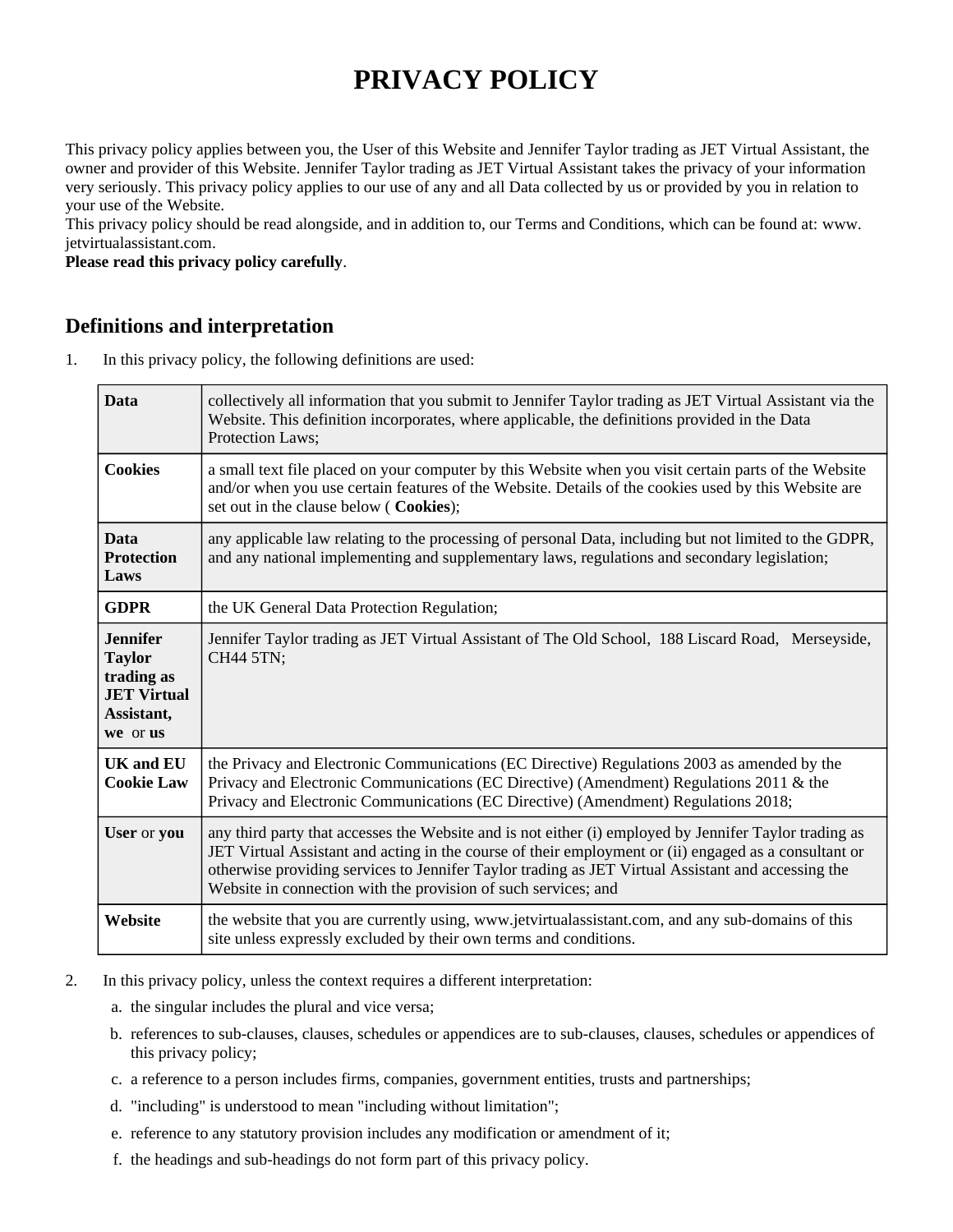# **Scope of this privacy policy**

- 3. This privacy policy applies only to the actions of Jennifer Taylor trading as JET Virtual Assistant and Users with respect to this Website. It does not extend to any websites that can be accessed from this Website including, but not limited to, any links we may provide to social media websites.
- 4. For purposes of the applicable Data Protection Laws, Jennifer Taylor trading as JET Virtual Assistant is the "data controller". This means that Jennifer Taylor trading as JET Virtual Assistant determines the purposes for which, and the manner in which, your Data is processed.

# **Data collected**

- 5. We may collect the following Data, which includes personal Data, from you:
	- a. contact Information such as email addresses and telephone numbers;

in each case, in accordance with this privacy policy.

# **How we collect Data**

- 6. We collect Data in the following ways:
	- a. data is given to us by you ; and
	- b. data is collected automatically.

## **Data that is given to us by you**

- 7. Jennifer Taylor trading as JET Virtual Assistant will collect your Data in a number of ways, for example:
	- a. when you contact us through the Website, by telephone, post, e-mail or through any other means;
	- b. when you elect to receive marketing communications from us;

in each case, in accordance with this privacy policy.

# **Data that is collected automatically**

- 8. To the extent that you access the Website, we will collect your Data automatically, for example:
	- a. we automatically collect some information about your visit to the Website. This information helps us to make improvements to Website content and navigation, and includes your IP address, the date, times and frequency with which you access the Website and the way you use and interact with its content.
	- b. we will collect your Data automatically via cookies, in line with the cookie settings on your browser. For more information about cookies, and how we use them on the Website, see the section below, headed "Cookies".

# **Our use of Data**

- 9. Any or all of the above Data may be required by us from time to time in order to provide you with the best possible service and experience when using our Website. Specifically, Data may be used by us for the following reasons:
	- a. transmission by email of marketing materials that may be of interest to you;

in each case, in accordance with this privacy policy.

10. We may use your Data for the above purposes if we deem it necessary to do so for our legitimate interests. If you are not satisfied with this, you have the right to object in certain circumstances (see the section headed "Your rights" below).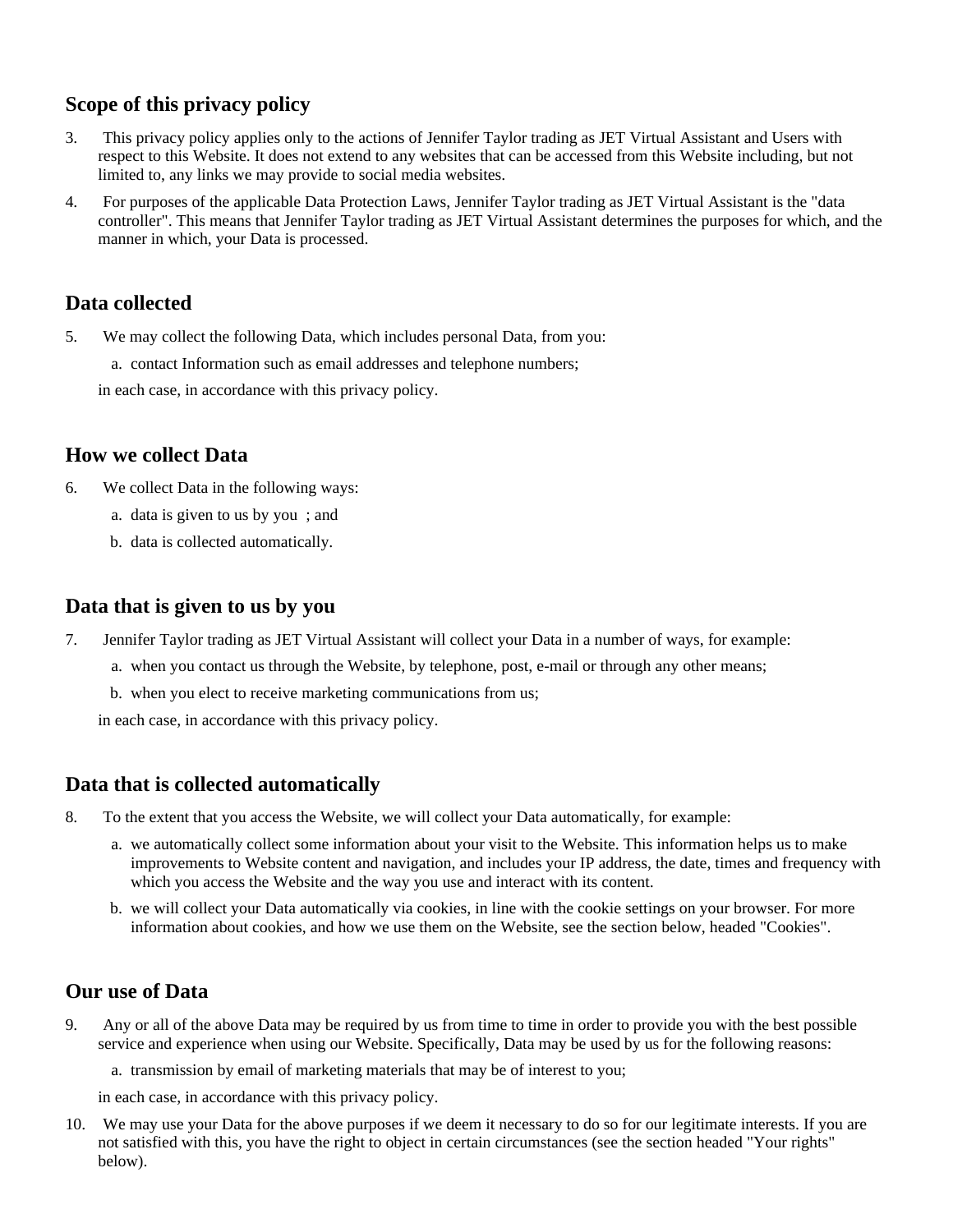- 11. For the delivery of direct marketing to you via e-mail, we'll need your consent, whether via an opt-in or soft-opt-in:
	- a. soft opt-in consent is a specific type of consent which applies when you have previously engaged with us (for example, you contact us to ask us for more details about a particular product/service, and we are marketing similar products/services). Under "soft opt-in" consent, we will take your consent as given unless you opt-out.
	- b. for other types of e-marketing, we are required to obtain your explicit consent; that is, you need to take positive and affirmative action when consenting by, for example, checking a tick box that we'll provide.
	- c. if you are not satisfied about our approach to marketing, you have the right to withdraw consent at any time. To find out how to withdraw your consent, see the section headed "Your rights" below.
- 12. We may use your Data to show you Jennifer Taylor trading as JET Virtual Assistant adverts and other content on other websites. If you do not want us to use your data to show you Jennifer Taylor trading as JET Virtual Assistant adverts and other content on other websites, please turn off the relevant cookies (please refer to the section headed "Cookies" below).

#### **Keeping Data secure**

- 13. We will use technical and organisational measures to safeguard your Data, for example:
	- a. access to your account is controlled by a password and a user name that is unique to you.
	- b. we store your Data on secure servers.
- 14. Technical and organisational measures include measures to deal with any suspected data breach. If you suspect any misuse or loss or unauthorised access to your Data, please let us know immediately by contacting us via this e-mail address: jetvirtualassistant@hotmail.com.
- 15. If you want detailed information from Get Safe Online on how to protect your information and your computers and devices against fraud, identity theft, viruses and many other online problems, please visit www.getsafeonline.org. Get Safe Online is supported by HM Government and leading businesses.

#### **Data retention**

- 16. Unless a longer retention period is required or permitted by law, we will only hold your Data on our systems for the period necessary to fulfil the purposes outlined in this privacy policy or until you request that the Data be deleted.
- 17. Even if we delete your Data, it may persist on backup or archival media for legal, tax or regulatory purposes.

# **Your rights**

- 18. You have the following rights in relation to your Data:
	- a. **Right to access** the right to request (i) copies of the information we hold about you at any time, or (ii) that we modify, update or delete such information. If we provide you with access to the information we hold about you, we will not charge you for this, unless your request is "manifestly unfounded or excessive." Where we are legally permitted to do so, we may refuse your request. If we refuse your request, we will tell you the reasons why.
	- b. **Right to correct** the right to have your Data rectified if it is inaccurate or incomplete.
	- c. **Right to erase** the right to request that we delete or remove your Data from our systems.
	- d. **Right to restrict our use of your Data** the right to "block" us from using your Data or limit the way in which we can use it.
	- e. **Right to data portability** the right to request that we move, copy or transfer your Data.
	- f. **Right to object** the right to object to our use of your Data including where we use it for our legitimate interests.
- 19. To make enquiries, exercise any of your rights set out above, or withdraw your consent to the processing of your Data (where consent is our legal basis for processing your Data), please contact us via this e-mail address: jetvirtualassistant@hotmail.com.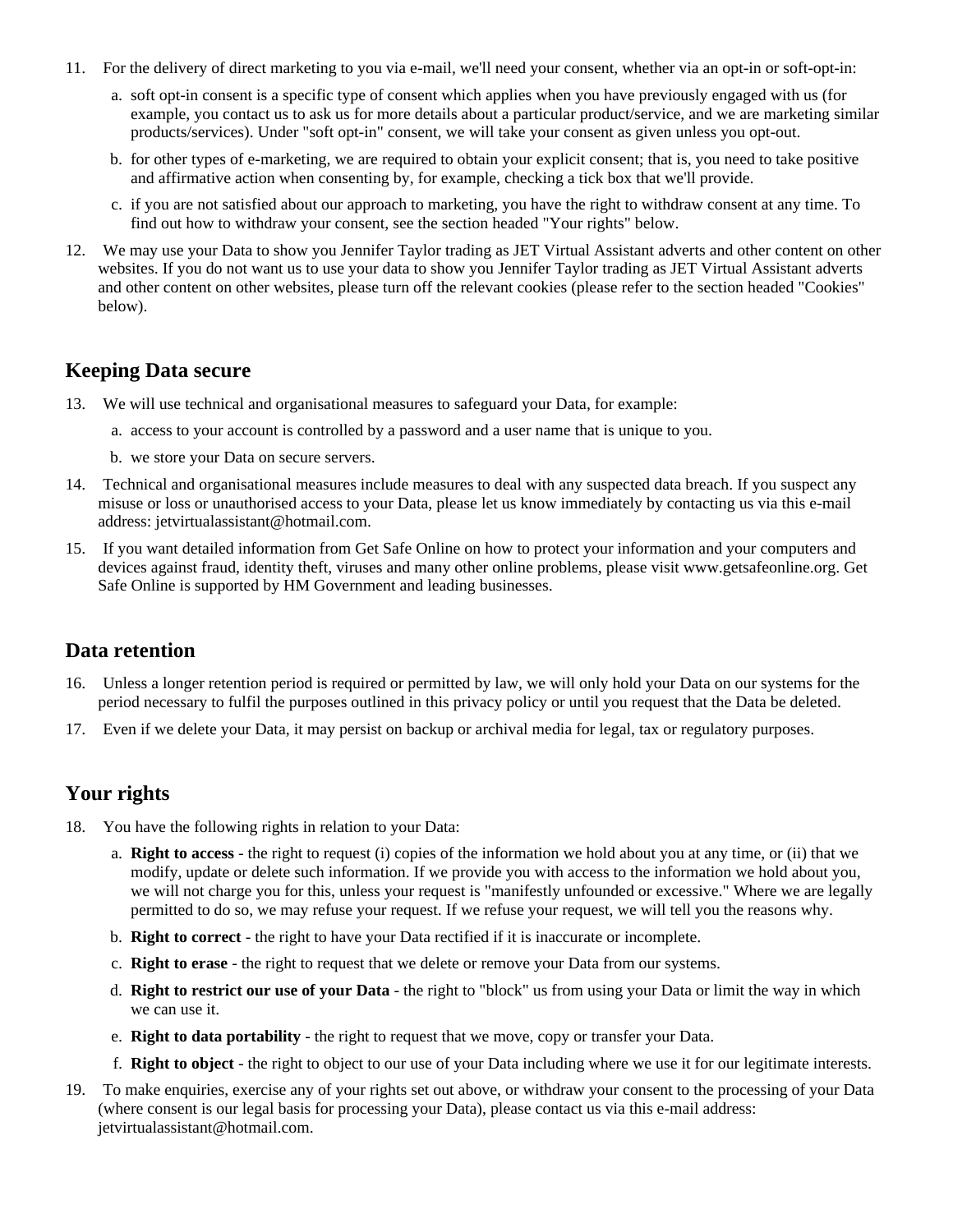- 20. If you are not satisfied with the way a complaint you make in relation to your Data is handled by us, you may be able to refer your complaint to the relevant data protection authority. For the UK, this is the Information Commissioner's Office (ICO). The ICO's contact details can be found on their website at https://ico.org.uk/.
- 21. It is important that the Data we hold about you is accurate and current. Please keep us informed if your Data changes during the period for which we hold it.

# **Transfers outside the United Kingdom and European Economic Area**

- 22. Data which we collect from you may be stored and processed in and transferred to countries outside of the UK and European Economic Area (EEA). For example, this could occur if our servers are located in a country outside the UK or EEA or one of our service providers is situated in a country outside the UK or EEA. We also share information with our group companies, some of which are located outside the UK or EEA.
- 23. We will only transfer Data outside the UK or EEA where it is compliant with data protection legislation and the means of transfer provides adequate safeguards in relation to your data, eg by way of data transfer agreement, incorporating the current standard contractual clauses adopted by the European Commission.
- 24. To ensure that your Data receives an adequate level of protection, we have put in place appropriate safeguards and procedures with the third parties we share your Data with. This ensures your Data is treated by those third parties in a way that is consistent with the Data Protection Laws.

## **Links to other websites**

25. This Website may, from time to time, provide links to other websites. We have no control over such websites and are not responsible for the content of these websites. This privacy policy does not extend to your use of such websites. You are advised to read the privacy policy or statement of other websites prior to using them.

# **Changes of business ownership and control**

- 26. Jennifer Taylor trading as JET Virtual Assistant may, from time to time, expand or reduce our business and this may involve the sale and/or the transfer of control of all or part of Jennifer Taylor trading as JET Virtual Assistant. Data provided by Users will, where it is relevant to any part of our business so transferred, be transferred along with that part and the new owner or newly controlling party will, under the terms of this privacy policy, be permitted to use the Data for the purposes for which it was originally supplied to us.
- 27. We may also disclose Data to a prospective purchaser of our business or any part of it.
- 28. In the above instances, we will take steps with the aim of ensuring your privacy is protected.

# **Cookies**

- 29. This Website may place and access certain Cookies on your computer. Jennifer Taylor trading as JET Virtual Assistant uses Cookies to improve your experience of using the Website. Jennifer Taylor trading as JET Virtual Assistant has carefully chosen these Cookies and has taken steps to ensure that your privacy is protected and respected at all times.
- 30. All Cookies used by this Website are used in accordance with current UK and EU Cookie Law.
- 31. Before the Website places Cookies on your computer, you will be presented with a message bar requesting your consent to set those Cookies. By giving your consent to the placing of Cookies, you are enabling Jennifer Taylor trading as JET Virtual Assistant to provide a better experience and service to you. You may, if you wish, deny consent to the placing of Cookies; however certain features of the Website may not function fully or as intended.
- 32. This Website may place the following Cookies:

| <b>Type of Cookie</b>      | <b>Purpose</b>                                                                                                                                              |
|----------------------------|-------------------------------------------------------------------------------------------------------------------------------------------------------------|
| Strictly necessary cookies | These are cookies that are required for the operation of our website. They<br>include, for example, cookies that enable you to log into secure areas of our |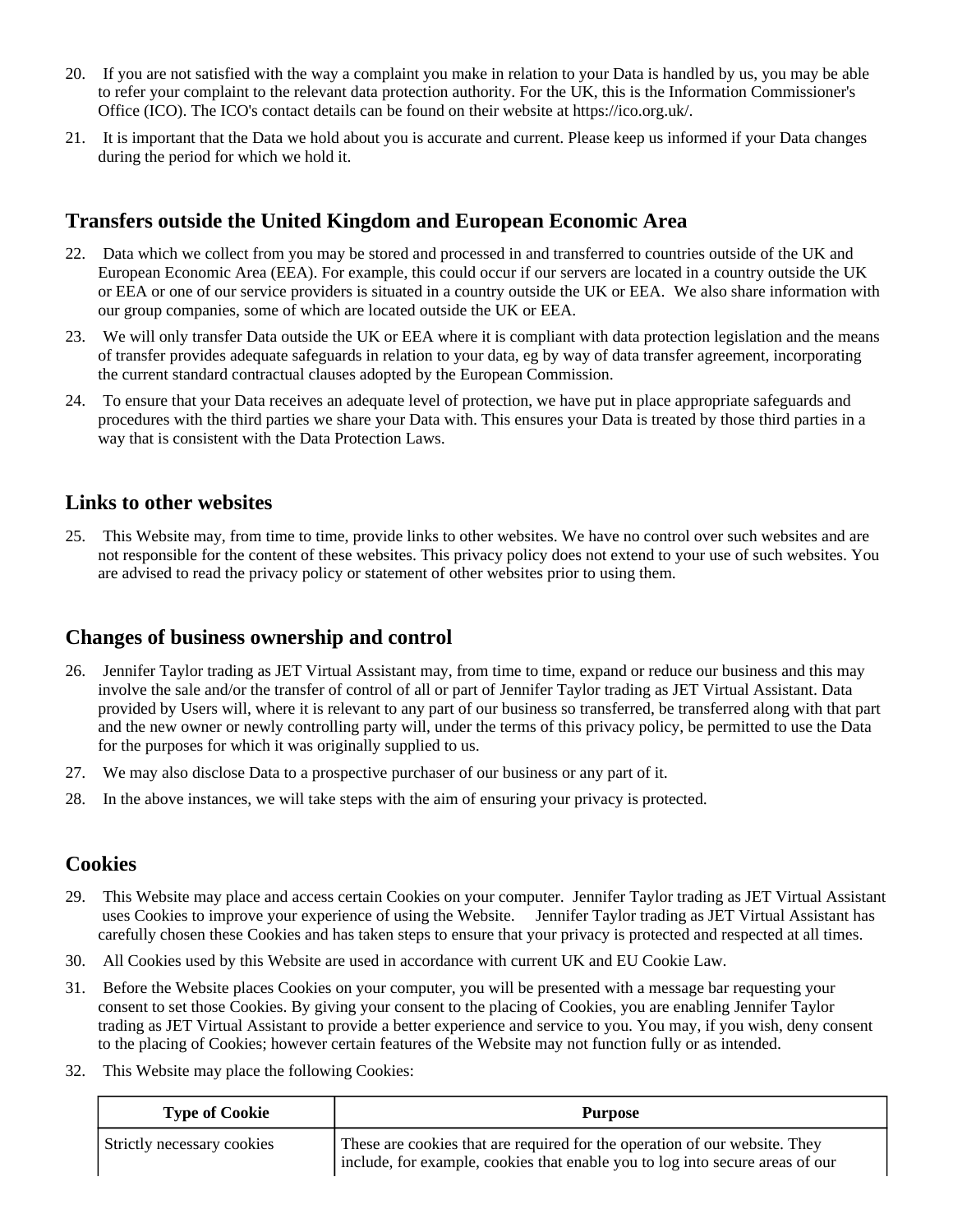|                                | website, use a shopping cart or make use of e-billing services.                                                                                                                                                                                                                                                    |
|--------------------------------|--------------------------------------------------------------------------------------------------------------------------------------------------------------------------------------------------------------------------------------------------------------------------------------------------------------------|
| Analytical/performance cookies | They allow us to recognise and count the number of visitors and to see how<br>visitors move around our website when they are using it. This helps us to<br>improve the way our website works, for example, by ensuring that users are<br>finding what they are looking for easily.                                 |
| <b>Functionality cookies</b>   | These are used to recognise you when you return to our website. This enables us<br>to personalise our content for you, greet you by name and remember your<br>preferences (for example, your choice of language or region).                                                                                        |
| Targeting cookies              | These cookies record your visit to our website, the pages you have visited and the<br>links you have followed. We will use this information to make our website and<br>the advertising displayed on it more relevant to your interests. We may also share<br>this information with third parties for this purpose. |

- 33. You can find a list of Cookies that we use in the Cookies Schedule.
- 34. You can choose to enable or disable Cookies in your internet browser. By default, most internet browsers accept Cookies but this can be changed. For further details, please consult the help menu in your internet browser.
- 35. You can choose to delete Cookies at any time; however you may lose any information that enables you to access the Website more quickly and efficiently including, but not limited to, personalisation settings.
- 36. It is recommended that you ensure that your internet browser is up-to-date and that you consult the help and guidance provided by the developer of your internet browser if you are unsure about adjusting your privacy settings.
- 37. For more information generally on cookies, including how to disable them, please refer to aboutcookies.org. You will also find details on how to delete cookies from your computer.

# **General**

- 38. You may not transfer any of your rights under this privacy policy to any other person. We may transfer our rights under this privacy policy where we reasonably believe your rights will not be affected.
- 39. If any court or competent authority finds that any provision of this privacy policy (or part of any provision) is invalid, illegal or unenforceable, that provision or part-provision will, to the extent required, be deemed to be deleted, and the validity and enforceability of the other provisions of this privacy policy will not be affected.
- 40. Unless otherwise agreed, no delay, act or omission by a party in exercising any right or remedy will be deemed a waiver of that, or any other, right or remedy.
- 41. This Agreement will be governed by and interpreted according to the law of England and Wales. All disputes arising under the Agreement will be subject to the exclusive jurisdiction of the English and Welsh courts.

# **Changes to this privacy policy**

42. Jennifer Taylor trading as JET Virtual Assistant reserves the right to change this privacy policy as we may deem necessary from time to time or as may be required by law. Any changes will be immediately posted on the Website and you are deemed to have accepted the terms of the privacy policy on your first use of the Website following the alterations.

You may contact Jennifer Taylor trading as JET Virtual Assistant by email at jetvirtualassistant@hotmail.com.

# **Attribution**

43. This privacy policy was created using a document from [Rocket Lawyer](https://www.rocketlawyer.com/gb/en/) (https://www.rocketlawyer.com/gb/en). **09 August 2021**